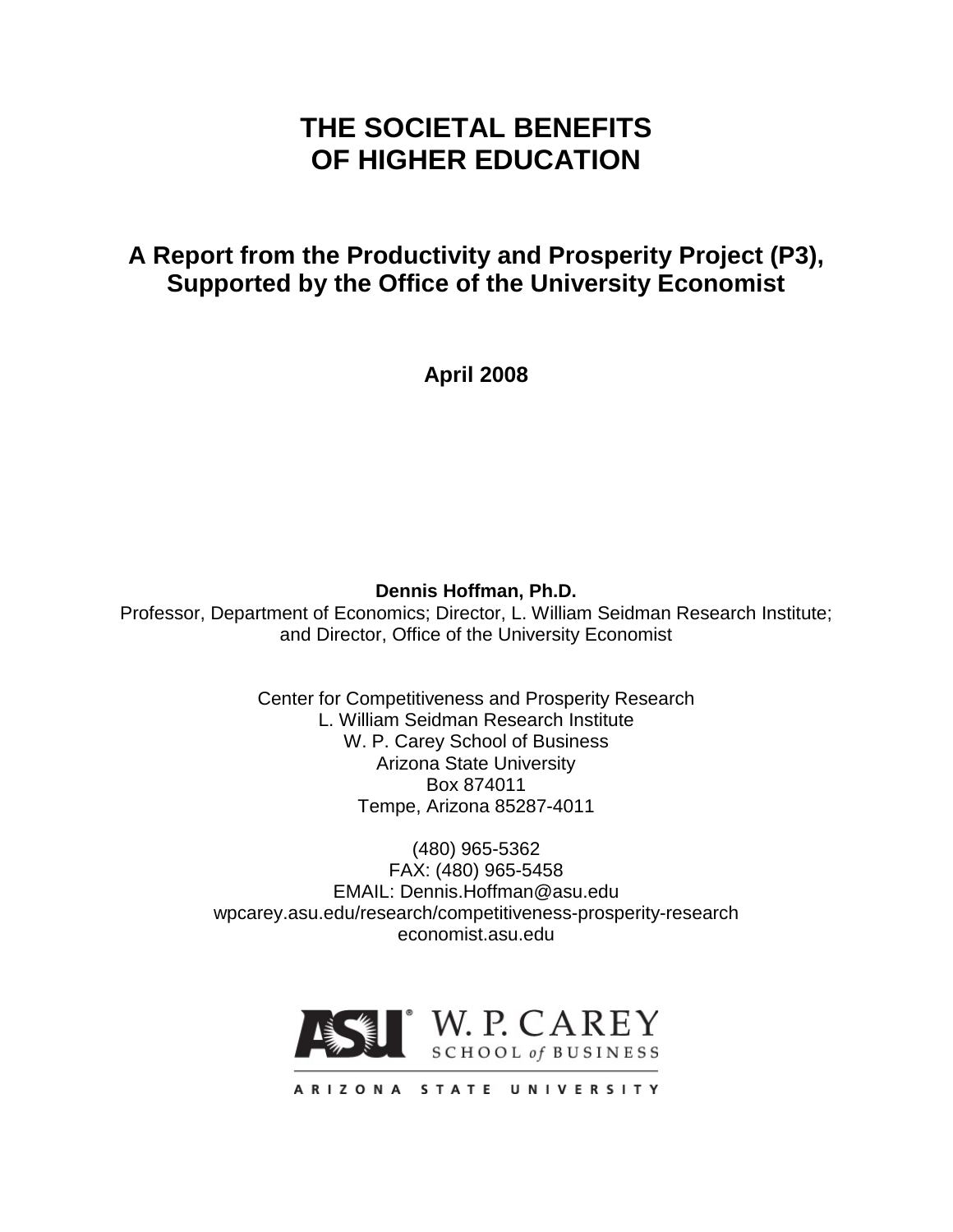## **TABLE OF CONTENTS**

| Summary                                                |   |
|--------------------------------------------------------|---|
| Earnings and Education                                 | 2 |
| <b>Educational Attainment</b>                          | 2 |
| <b>Educational Attainment and Economic Development</b> | 4 |
| The Social Financial Return to Higher Education        | 6 |
| Other Societal Benefits From Enhanced Education        | 8 |
|                                                        |   |

## **LIST OF TABLES**

| 1. Earnings by Educational Attainment in Arizona in 1999                                     | 2  |
|----------------------------------------------------------------------------------------------|----|
| 2. Educational Attainment of Labor Force Participants Aged 25 to 64                          | -5 |
| 3. Change in Earnings in Arizona in 2006 Due to the Higher Earnings of Individuals Enhancing | 7  |
| <b>Their Educational Attainment</b>                                                          |    |
| 4. Change in Earnings in Arizona in 2006 Due to the Moretti Effect                           |    |
|                                                                                              |    |

## **LIST OF CHARTS**

| 1. Mean Annual Earnings by Age and Maximum Educational Attainment in Arizona                | 3 |
|---------------------------------------------------------------------------------------------|---|
| 2. Mean Earnings of Workers Aged 18 or Older in United States: Ratio of Those With a        | 4 |
| Bachelor's Degree to Those With Less Educational Attainment                                 |   |
| 3. Educational Attainment in Arizona in 2000 Relative to the National Average by Age Group, | 5 |
| Population 18 or Older                                                                      |   |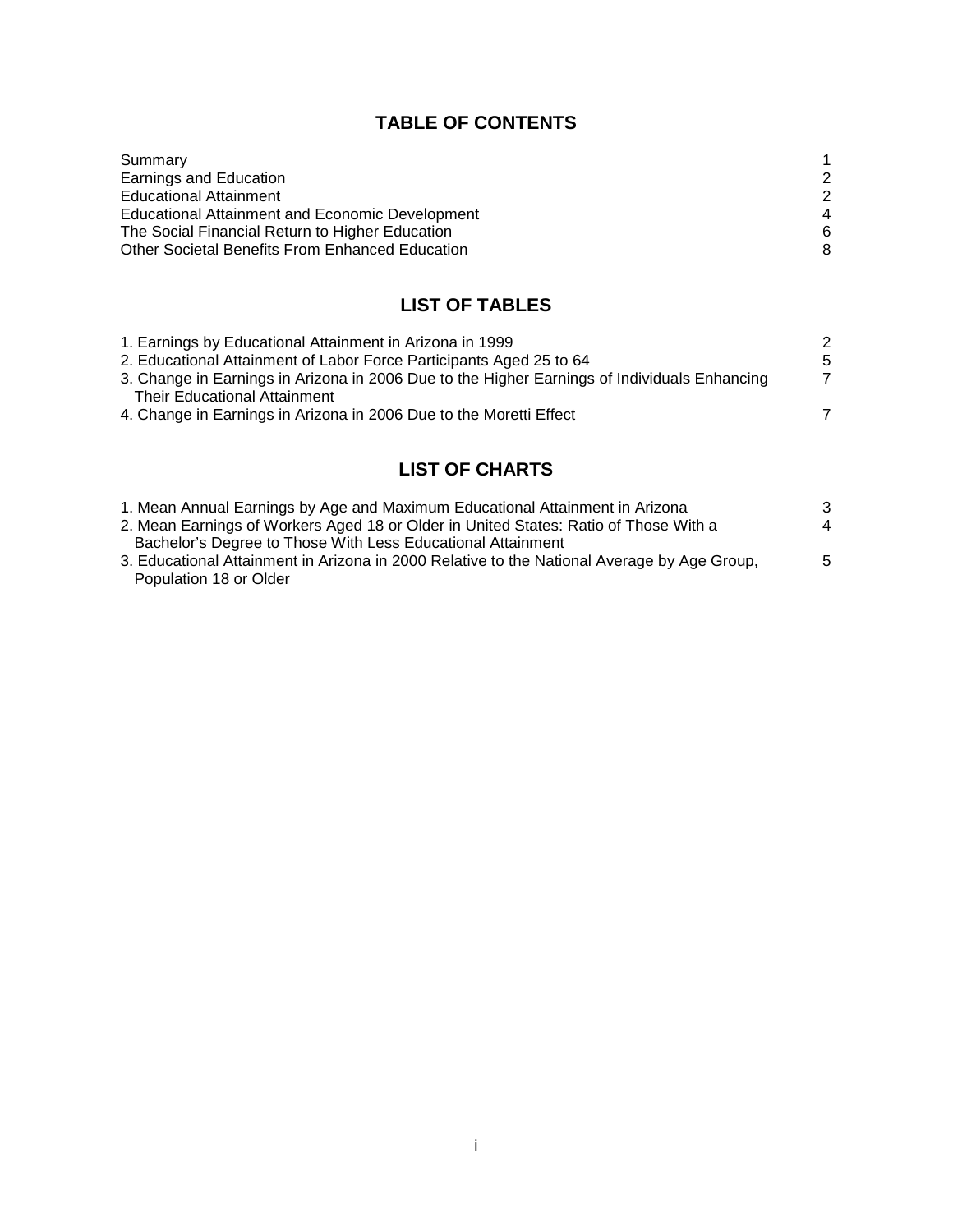#### **SUMMARY**

The educational attainment of Arizona's workforce is less than the national average and has deteriorated over time relative to the U.S. average. Job quality and average earnings in Arizona also are below the national average. These three factors — job quality, earnings, and educational attainment — are interrelated. On average, the higher the educational attainment of a worker, the higher are his or her earnings. The largest increase by far occurs with the completion of a university degree. In Arizona, the average earnings of those with a college degree are approximately \$28,140 (73 percent) higher than those with only some college. Thus, working individuals financially benefit from enhancing their educational attainment.

It is likely that the below-average job quality in Arizona disproportionately attracts a workforce with below-average educational attainment, and also that the subpar educational attainment in Arizona disproportionately attracts lower-wage job creation. If the state is to achieve a higher job quality, along with higher wages and an enhanced standard of living for its residents, it likely will be necessary to make changes in economic development policy *and* to increase the educational attainment of the workforce.

The share of the Arizona workforce with at least a bachelor's degree was approximately 1 percentage point less than the national average in 2000, but the differential may be close to 3 percentage points lower today. If the proportion in Arizona was 1 percentage point higher than the actual figure, then an additional 30,320 workers would have a bachelor's degree instead of some college as their maximum attainment. Aggregate earnings would be \$853 million higher, resulting in increased spending at Arizona merchants and increased tax collections by Arizona governments. Thus, monetary societal benefits also accrue when individuals enhance their educational attainment.

In addition, an increase in the share of college graduates raises the earnings of other workers as well. The benefits "spill over" to all workers due to enhanced worker productivity associated with greater educational attainment. While the effect on other workers is modest — an increase in earnings of less than 2 percent, or about \$500 or less, per worker per year — these effects apply to all 3 million members of the Arizona workforce. Thus, the aggregate spillover is large at \$1,262 million, exceeding the aggregate \$853 million realized by those workers who increased their educational attainment. The total societal impact therefore is \$2,115 million per year.

An increase in the share of college-educated individuals in the Arizona workforce could be achieved through higher educational attainment of those who move to Arizona: an increase in the share of more highly educated in-migrants (from elsewhere in the United States or from other countries) and/or a decrease in the share of highly educated out-migrants. Similarly, an increase in the share of college-educated individuals in the Arizona workforce could result from enhanced educational attainment of Arizona's youths and young adults.

It likely will take years to achieve an additional 30,320 college graduates (a 1 percentage point increase in the share of college graduates) over and above the state's natural rate of growth in number of college graduates. Thus, the full \$2.1 billion in higher annual earnings will not be realized immediately.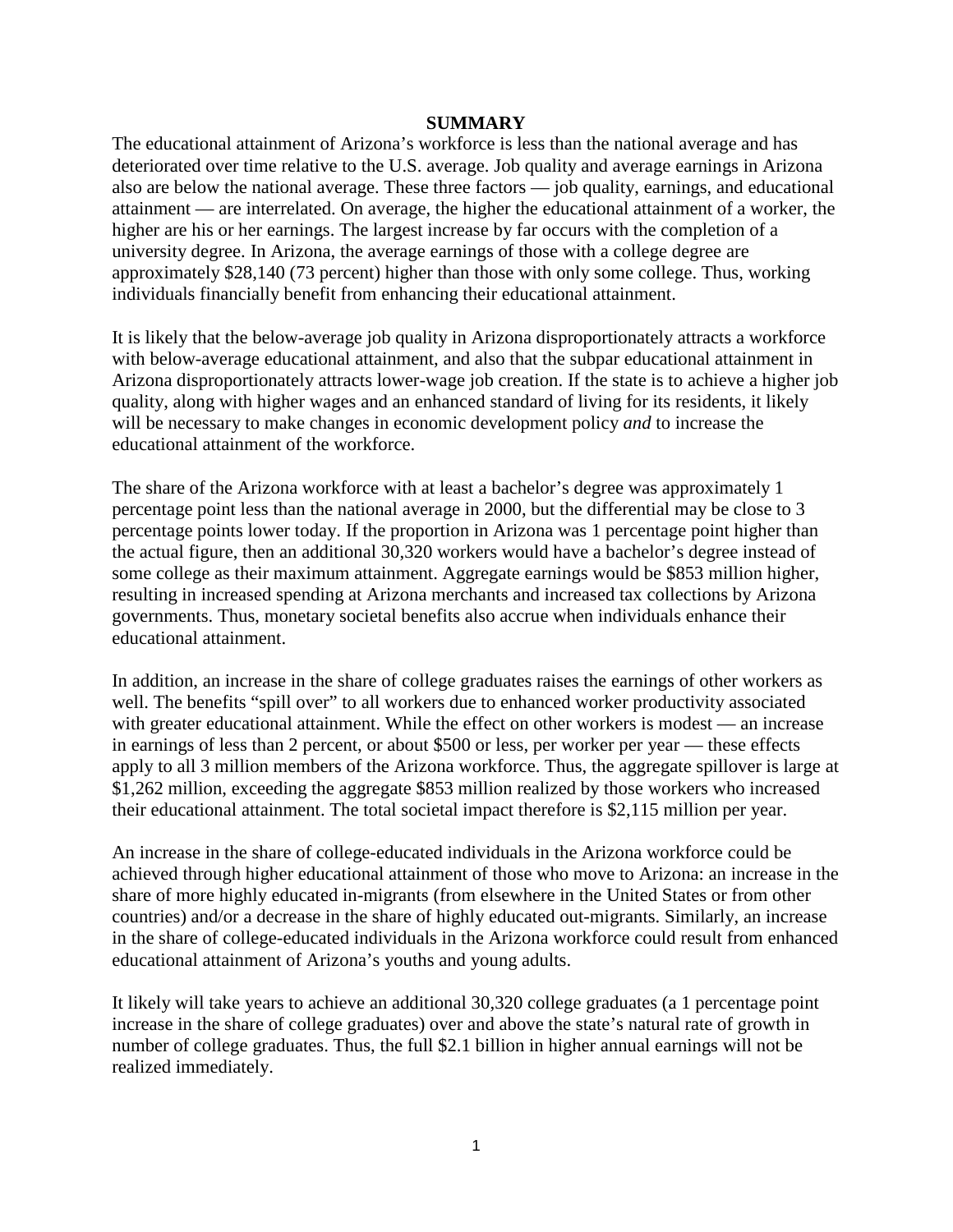Society benefits in other ways from a populace that is better educated. Nonmonetary societal benefits in regions with high proportions of college graduates include lower crime rates, greater and more informed civic participation, and improved performance across a host of socioeconomic measures.

#### **EARNINGS AND EDUCATION**

Workforce earnings are directly related to educational attainment: on average, the higher the educational attainment of a worker, the higher are his or her earnings. As seen in Table 1, while earnings rise with increased educational attainment across the entire distribution of attainment, the largest increase by far occurs with the completion of a university degree. More detail is displayed in Chart 1, splitting the bachelor's degree or more category into two and showing earnings by age. The conclusion is obvious — individuals benefit considerably from enhancing their educational attainment.

Further, the differential in earnings by educational attainment has increased over time, with earnings by university graduates rising considerably. Chart 2 displays the earnings ratio between those whose maximum educational attainment is a bachelor's degree and those with less educational attainment, using national data. The rising ratio reflects the transition of the national economy to a knowledge economy in which highly educated individuals are especially valued.

#### **EDUCATIONAL ATTAINMENT**

The most commonly expressed measure of educational attainment is the maximum education achieved by individuals aged 25 or older. Versions of this measure include the percentage of the population who are at least a high school graduate and the share with at least a bachelor's degree.

Based on the percentage of the population aged 25 or older, educational attainment in Arizona is similar to the national average. According to the 2000 census, the percentage of the population 25 or older with at least a high school diploma was slightly higher in Arizona than the national average, but the share with at least a bachelor's degree was a little less than the U.S. average.

## **TABLE 1 EARNINGS BY EDUCATIONAL ATTAINMENT IN ARIZONA IN 1999**

|                             |                 | All Who Worked During 1999 | <b>Full-Time, Year-Round Workers</b> |               |  |
|-----------------------------|-----------------|----------------------------|--------------------------------------|---------------|--|
| <b>Maximum Educational</b>  | Mean            | Percentage of              | Mean                                 | Percentage of |  |
| <b>Attainment</b>           | <b>Earnings</b> | the Total                  | <b>Earnings</b>                      | the Total     |  |
| Total                       | \$31,638        |                            | \$40,482                             |               |  |
| Less than High School       | 18.200          | 57.5%                      | 24.194                               | 59.8%         |  |
| <b>High School Graduate</b> | 24.271          | 76.7                       | 30,655                               | 75.7          |  |
| Some College                | 29,343          | 92.7                       | 37,380                               | 92.3          |  |
| Bachelor's Degree or More   | 51.185          | 161.8                      | 61.209                               | 151.2         |  |

Source: U. S. Department of Commerce, Census Bureau, 2000 census, PHC-T-39.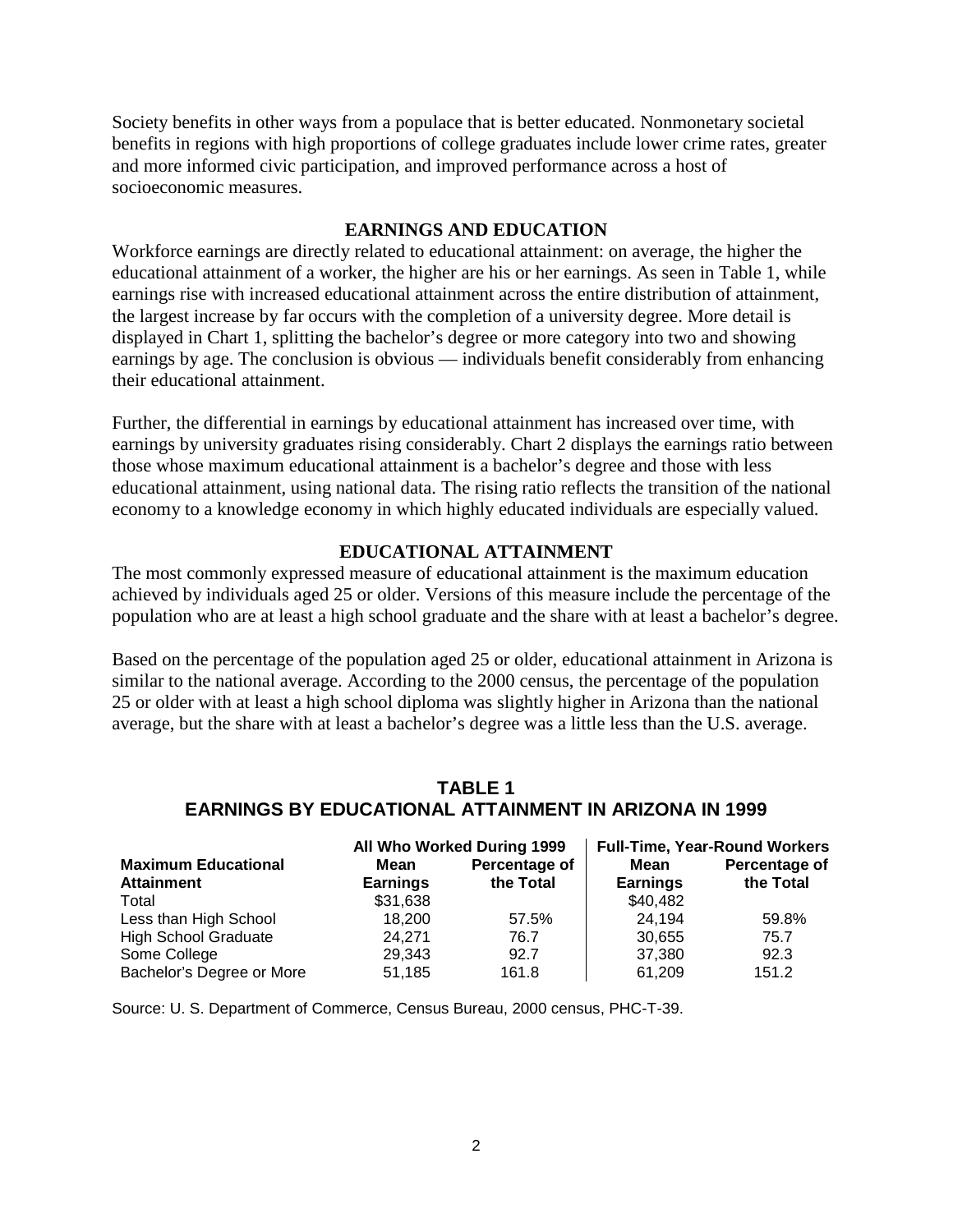

**CHART 1 MEAN ANNUAL EARNINGS BY AGE AND MAXIMUM EDUCATIONAL ATTAINMENT IN ARIZONA Full-time, Year-Round Workers, 1999**

Source: U.S. Department of Commerce, Bureau of the Census, 2000 Census Public Use Microdata Sample.

Educational attainment based on all residents aged 25 or older does not necessarily provide an accurate representation of the educational attainment of the workforce. In Arizona, labor force participants have less educational attainment than their national counterparts. The educational attainment of younger adults in Arizona is far below the national average while the older population, especially those of retirement age, have much higher attainment in Arizona than nationally (see Chart 3).

Educational attainment of labor force participants aged 25 to 64 is summarized in Table 2. (Results are similar for the labor force aged 18 to 64, though Arizona compares less favorably.) Looking first at the figures from the 2000 census, the workforce in Arizona had lesser attainment than the national average based on both the high school graduate and university graduate versions of the measure. Comparing the 2000 census figures to those from the 1990 census and those from the 2006 American Community Survey, educational attainment among Arizona's workforce has deteriorated over time relative to the U.S. average. (Since the survey error from one year of the American Community Survey is much greater than from the decennial census, the change between 2000 and 2006 needs to be interpreted cautiously.)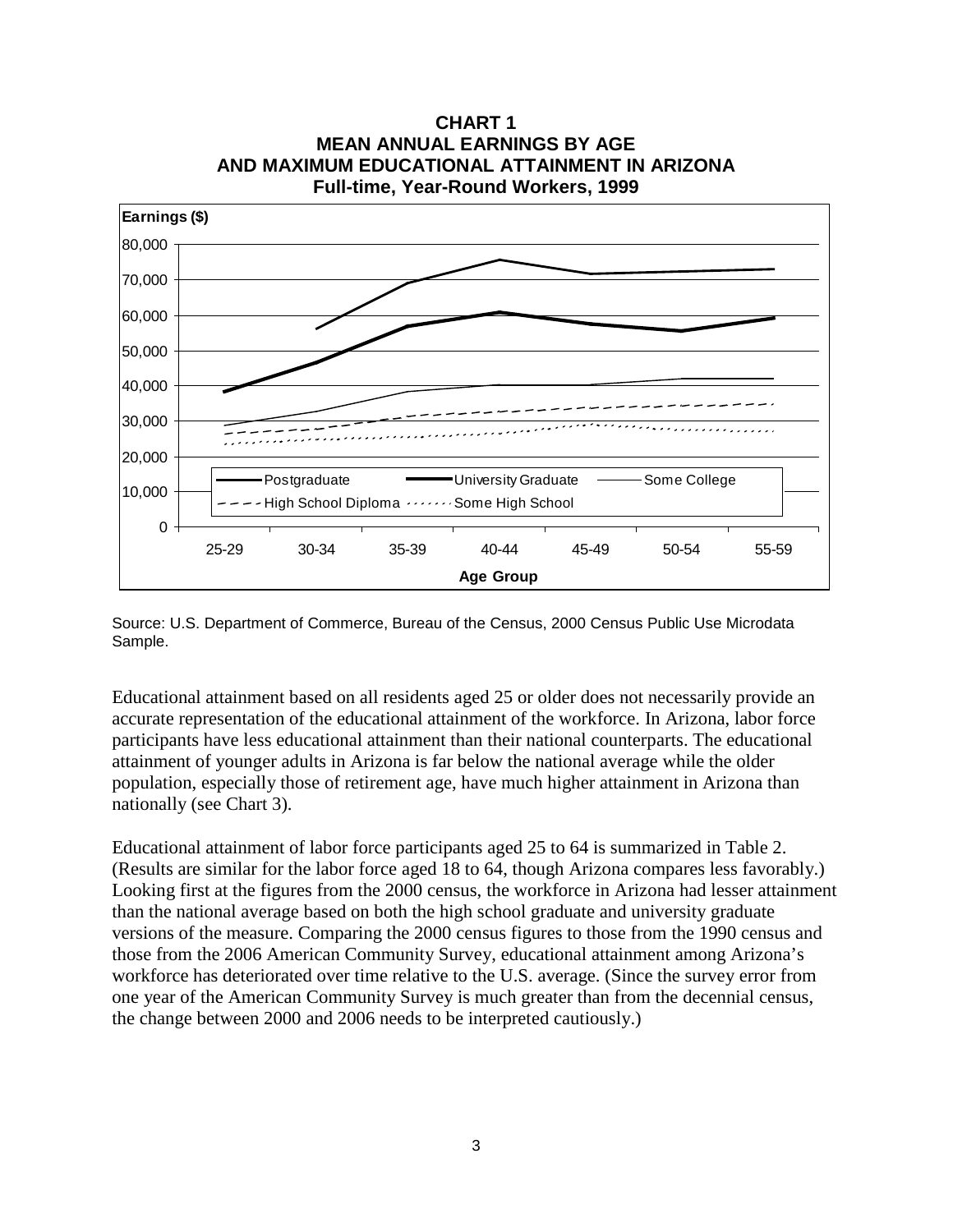

**CHART 2 MEAN EARNINGS OF WORKERS AGED 18 OR OLDER IN UNITED STATES:**

Source: U.S. Department of Commerce, Bureau of the Census, Current Population Survey.

#### **EDUCATIONAL ATTAINMENT AND ECONOMIC DEVELOPMENT**

Average earnings in Arizona in 2006 (the last year for which complete economic data are available) were 5 percent less than the national average, calculated from U.S. Bureau of Economic Analysis data that include proprietors as well as wage and salary workers. This differential is typical of the historical record, as Arizona's average earnings have ranged from nearly equal to the national average in the early 1970s to more than 10 percent less in the early 1990s.

A number of factors contribute to lower average earnings in Arizona. Some cannot be affected by public policy. For example, it appears that people are willing to move to Arizona and accept a lower wage than they would demand elsewhere due to the perceived benefits of living in Arizona, particularly the moderate winter climate. Other factors, such as job quality, can be influenced by public policy, largely through economic development policies. Economic development is defined broadly in this sense to include quality workforce development, quality public infrastructure, an emphasis on quality of life and amenities, and maintaining a business climate conducive to attracting quality employment opportunities.

Job quality — which in Arizona is less than the national average — is closely related to educational attainment. It is unclear to what extent the below-average job quality in Arizona disproportionately attracts a workforce with below-average educational attainment, and to what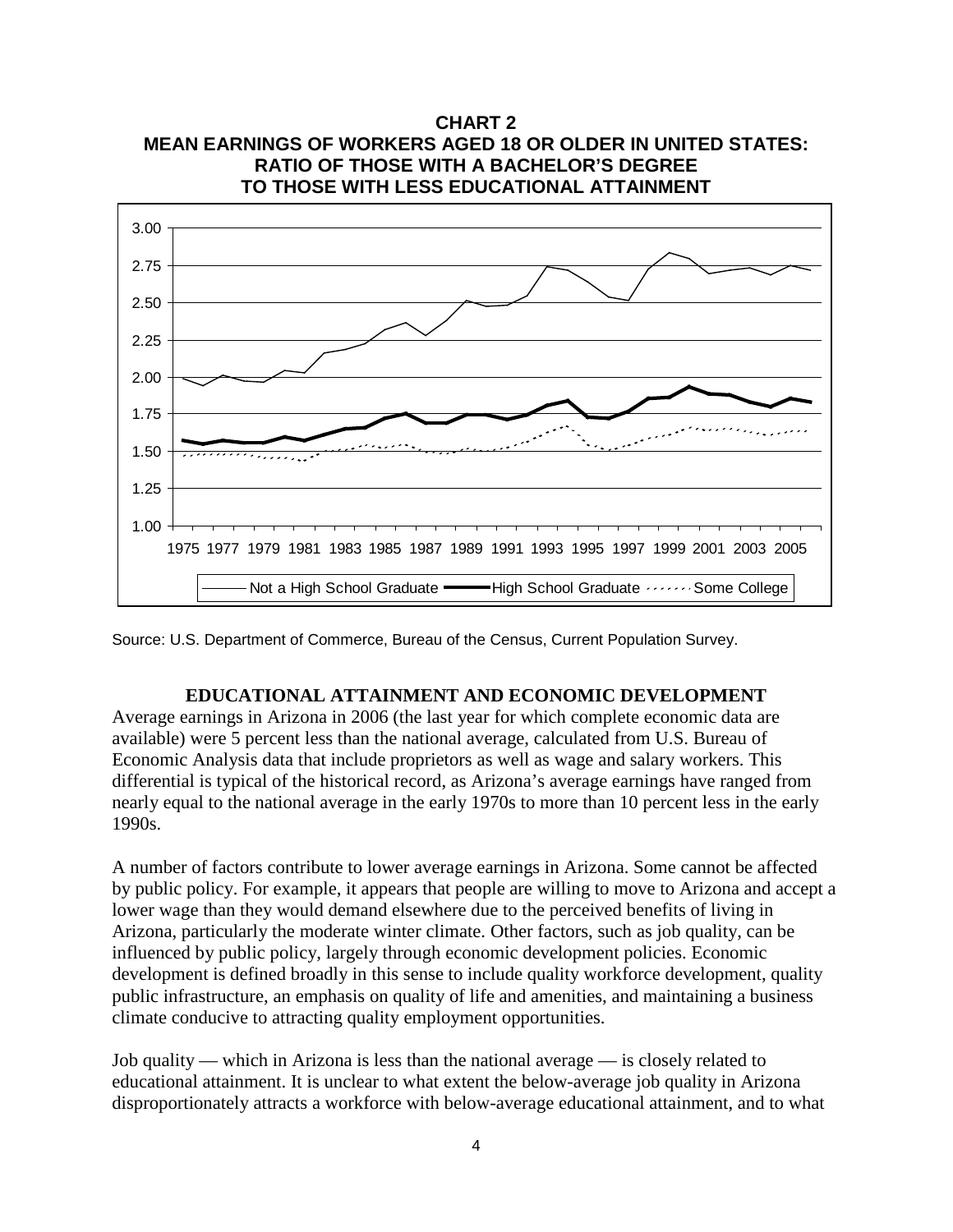## **CHART 3 EDUCATIONAL ATTAINMENT IN ARIZONA IN 2000 RELATIVE TO THE NATIONAL AVERAGE BY AGE GROUP, POPULATION 18 OR OLDER**



Source: U.S. Department of Commerce, Bureau of the Census, 2000 census, PHC-T-39.

### **TABLE 2 EDUCATIONAL ATTAINMENT OF LABOR FORCE PARTICIPANTS AGED 25 TO 64**

| <b>Maximum Educational</b>          |        |        |        |           | Change    |
|-------------------------------------|--------|--------|--------|-----------|-----------|
| <b>Attainment</b>                   | 1990   | 2000   | 2006   | 1990-2000 | 2000-2006 |
| <b>High School Graduate or More</b> |        |        |        |           |           |
| <b>United States</b>                | 84.5%  | 87.8%  | 89.6%  | 3.3       | 1.8       |
| Arizona                             | 86.0   | 86.0   | 87.4   | 0.0       | 1.4       |
| Arizona less United States          | 1.5    | $-1.8$ | $-2.2$ | $-3.3$    | $-0.4$    |
| <b>Bachelor's Degree or More</b>    |        |        |        |           |           |
| <b>United States</b>                | 24.8   | 28.6   | 31.8   | 3.8       | 3.2       |
| Arizona                             | 24.7   | 27.4   | 29.0   | 2.7       | 1.6       |
| Arizona less United States          | $-0.1$ | $-12$  | $-2.8$ | $-1.1$    | $-1.6$    |

Source: U.S. Department of Commerce, Census Bureau, 1990 and 2000 censuses and 2006 American Community Survey.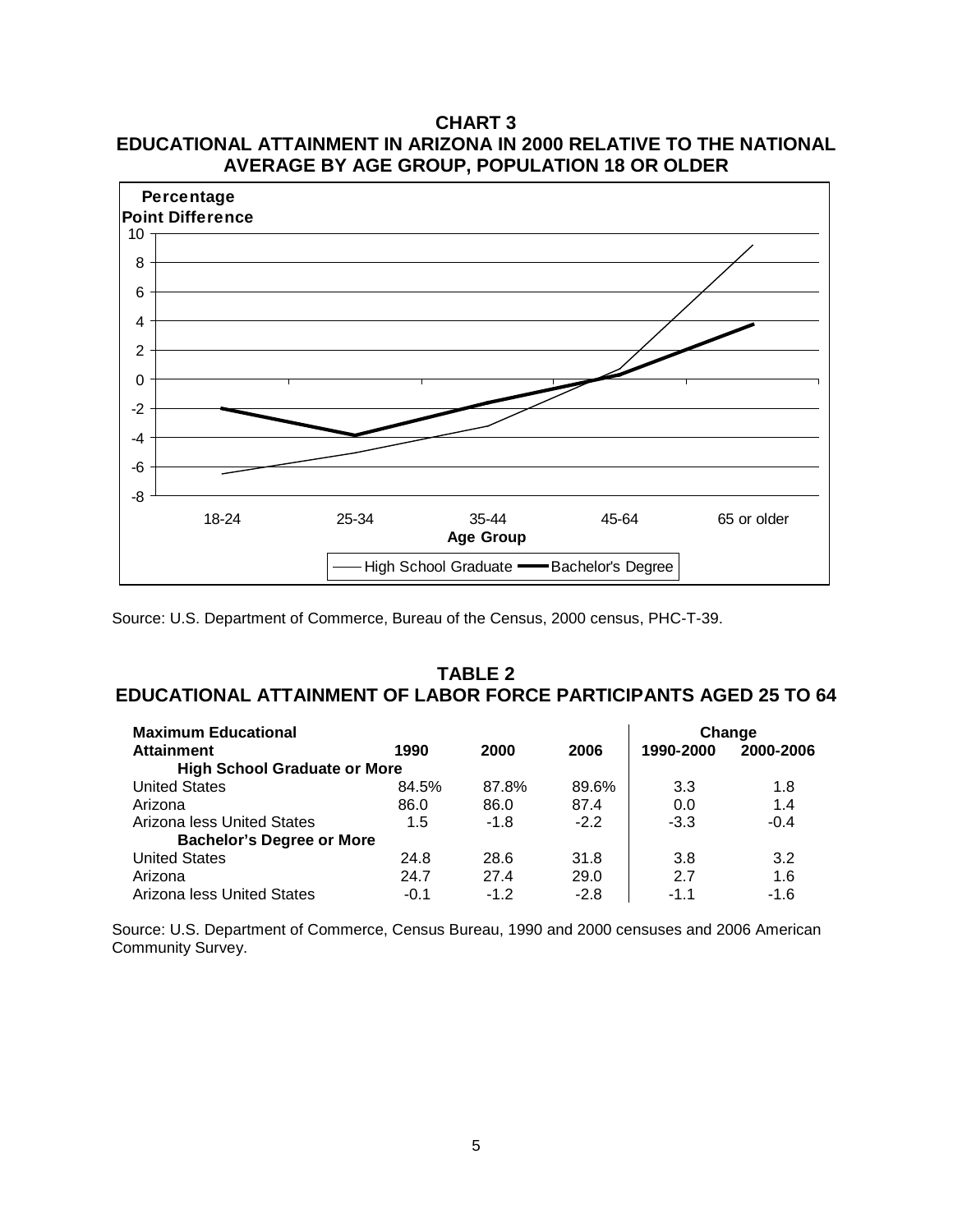extent the subpar educational attainment in Arizona disproportionately attracts lower-wage job creation. It is likely that a dual relationship exists: (1) because a disproportionate share of the jobs created do not require a university degree, the workforce has subpar educational attainment, and (2) because Arizona's educational attainment is below average, a lesser share of higherquality jobs are created in the state. Thus, if the state is to achieve a higher job quality, along with higher wages and an enhanced standard of living for its residents, it likely will be necessary to make changes in economic development policy *and* to increase the educational attainment of the workforce.

#### **THE SOCIAL FINANCIAL RETURN TO HIGHER EDUCATION**

During 2006, approximately 3,032,000 Arizonans were part of the workforce. If the share of the workforce with at least a bachelor's degree had been one percentage point higher than the actual figure, then 30,320 workers would have had a bachelor's degree instead of some college as their maximum attainment. On average, the earnings of those with a college degree are considerably higher than those with only some college. Thus, substantially higher aggregate earnings would have been present in Arizona, as seen in Table 3. (The mean earnings figures include those working part time and/or less than year round.) The additional \$853 million in earnings would have resulted in increased spending at Arizona merchants and increased tax collections by Arizona governments. Thus, in addition to the personal benefit realized by the individuals with enhanced educational attainment, societal benefits would accrue as well.

The higher earnings of individuals with greater educational attainment is not the only financial benefit to society that results from increasing the educational attainment of the workforce. According to Enrico Moretti in his 2004 *Journal of Econometrics* paper, "Estimating the Social Return to Higher Education: Evidence from Longitudinal and Repeated Cross-Sectional Data," economists have speculated for at least century that the social return to education may exceed the private return. Moretti was the first to quantify this, estimating the effect on the earnings of all working adults from increasing the proportion of the workforce with a university degree.

Moretti found that a 1 percentage point increase in the share of college graduates (alternatively, a "1 percent increase in the proportion of college-educated workers") raised wages throughout the workforce. He estimated the increase in wages by the educational attainment of workers:

- 1.9 percent among those with less than a high school diploma
- 1.6 percent among high school graduates
- 1.2 percent among those with some college
- 0.4 percent among college graduates.

Thus, it is not just individuals who benefit financially from enhancing their educational attainment. Instead, the benefits "spill over" to all workers. This spillover can be traced to the enhanced worker productivity associated with greater educational attainment. Improved productivity results from the sharing of knowledge and skills across workers and from shifts in the industrial mix to knowledge-based activities. These productivity gains translate into higher output and earnings.

The aggregate impact of these higher wages is shown in Table 4. While the effect on other workers is modest (an increase in earnings of less than 2 percent, or about \$500 or less, per worker per year), these effects apply to all 3 million members of the Arizona workforce. Thus,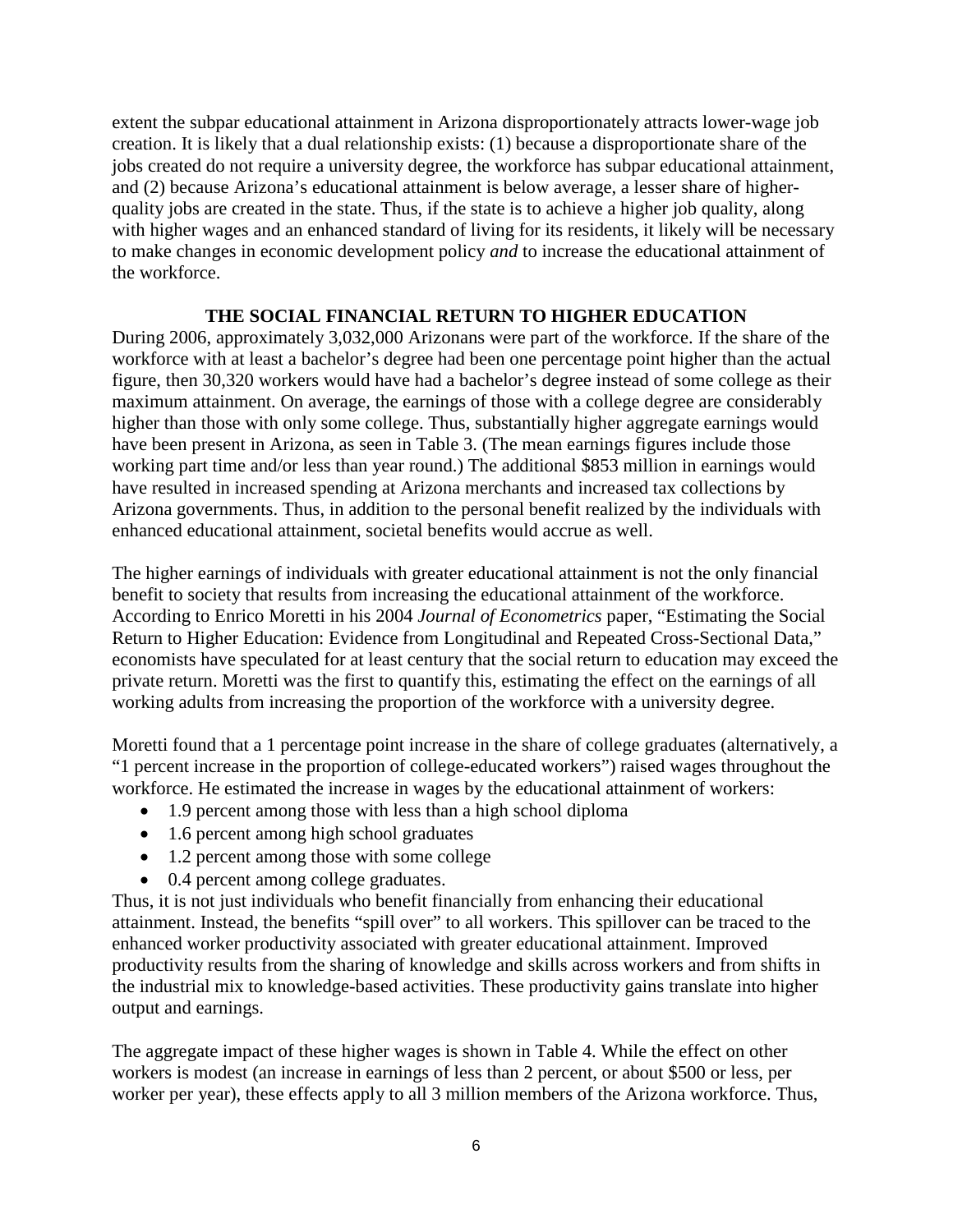#### **TABLE 3 CHANGE IN EARNINGS IN ARIZONA IN 2006 DUE TO THE HIGHER EARNINGS OF INDIVIDUALS ENHANCING THEIR EDUCATIONAL ATTAINMENT**

| <b>Maximum Educational</b> |                      | <b>Change in Number</b> | <b>Aggregate Change</b><br>in Earnings (in |  |
|----------------------------|----------------------|-------------------------|--------------------------------------------|--|
| <b>Attainment</b>          | <b>Mean Earnings</b> | of Workers              | millions)                                  |  |
| Some College               | \$38,516             | $-30.320$               | $$-1,167.805$                              |  |
| Bachelor's Degree or More  | 66,656               | 30.320                  | 2,021.010                                  |  |
| <b>TOTAL</b>               |                      |                         | 853.205                                    |  |

Source: Calculated from U.S. Department of Commerce, Bureau of Economic Analysis.

### **TABLE 4 CHANGE IN EARNINGS IN ARIZONA IN 2006 DUE TO THE MORETTI EFFECT**

|                                       | <b>Mean Earnings in</b> | <b>Moretti</b> | Increase in     | Number of      | <b>Aggregate Change in</b> |
|---------------------------------------|-------------------------|----------------|-----------------|----------------|----------------------------|
| <b>Maximum Educational Attainment</b> | 2006                    | <b>Effect</b>  | <b>Earnings</b> | <b>Workers</b> | Earnings (in millions)     |
| Less Than High School                 | \$23,606                | 1.9%           | \$449           | 483.758        | \$217,207                  |
| High School Diploma                   | 31.481                  | 1.6            | 504             | 692.452        | 348.996                    |
| Some College                          | 38.059                  | 1.2            | 457             | 1,099,330      | 502.394                    |
| Bachelor's Degree or More             | 66.390                  | 0.4            | 266             | 726.168        | 193.161                    |
| <b>TOTAL</b>                          |                         |                |                 |                | 1,261.758                  |

Source: Calculated from U.S. Department of Commerce, Bureau of Economic Analysis and Census Bureau, and Moretti (2004).